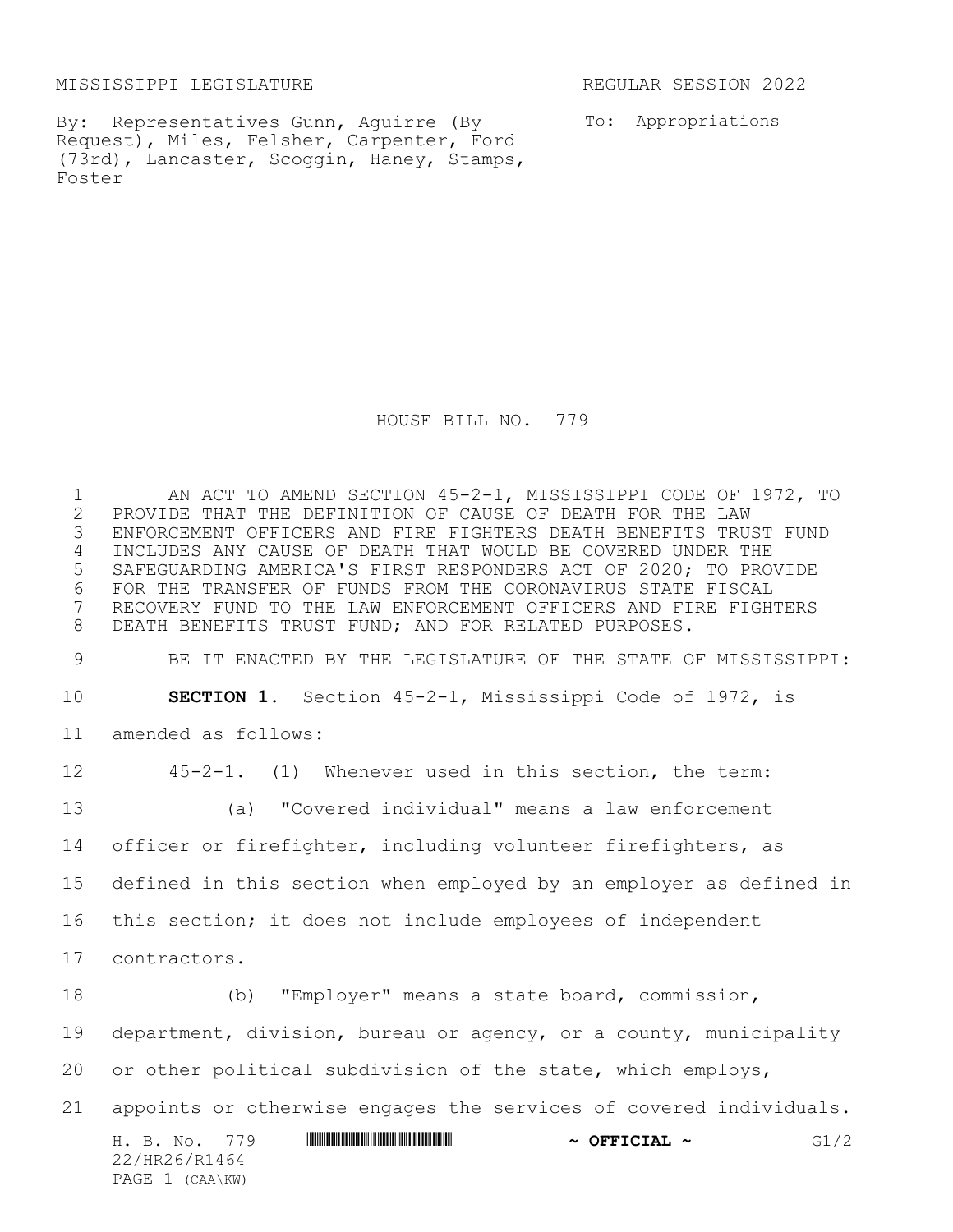(c) "Firefighter" means an individual who is trained for the prevention and control of loss of life and property from fire or other emergencies, who is assigned to firefighting activity, and is required to respond to alarms and perform emergency actions at the location of a fire, hazardous materials or other emergency incident.

 (d) "Law enforcement officer" means any lawfully sworn officer or employee of the state or any political subdivision of the state whose duties require the officer or employee to investigate, pursue, apprehend, arrest, transport or maintain custody of persons who are charged with, suspected of committing, or convicted of a crime, whether the officer is on regular duty on full-time status, an auxiliary or reserve officer, or is serving on a temporary or part-time status.

 (e) "Cause of death" means any cause of death that would be covered under the Public Safety Officers' Benefits Act of 1976 **\* \* \***, the Hometown Heroes Survivors Benefits Act of 2003, generally codified at 42 USCS Chapter 46, or the Safeguarding America's First Responders Act of 2020.

 (2) (a) The Department of Public Safety shall make a payment, as provided in this section, in the amount of One Hundred Thousand Dollars (\$100,000.00) when a covered individual, while engaged in the performance of the person's official duties, dies or receives accidental or intentional bodily injury that results in the loss of the covered individual's life and such death is the

H. B. No. 779 \*HR26/R1464\* **~ OFFICIAL ~** 22/HR26/R1464 PAGE 2 (CAA\KW)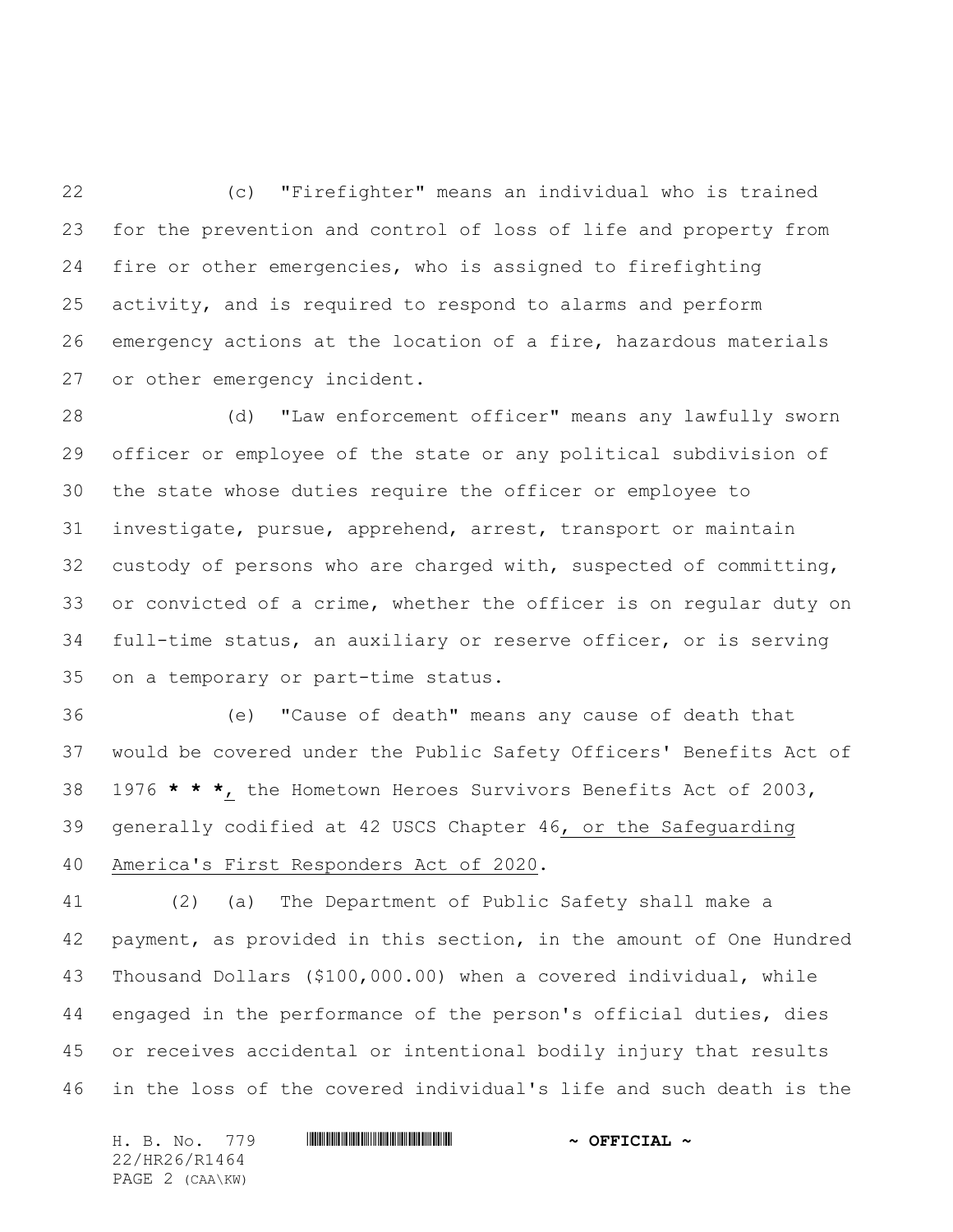result of a covered cause of death, provided that the death is not the result of suicide and that the bodily injury is not intentionally self-inflicted.

 (b) The payment provided for in this subsection shall be made to the beneficiary who was designated in writing by the covered individual, signed by the covered individual and delivered to the employer during the covered individual's lifetime. If no such designation is made, then the payment shall be made to the surviving child or children and spouse in equal portions, and if there is no surviving child or spouse, then to the parent or parents. If a beneficiary is not designated and there is no surviving child, spouse or parent, then the payment shall be made to the covered individual's estate.

 (c) The payment made in this subsection is in addition to any workers' compensation or pension benefits and is exempt from the claims and demands of creditors of the covered individual.

 (3) (a) There is established in the State Treasury a special fund to be known as the Law Enforcement Officers and Fire Fighters Death Benefits Trust Fund. The trust fund shall be funded by an initial appropriation of Two Hundred Thousand Dollars (\$200,000.00), and shall be comprised of any additional funds made available by the Legislature or by donation, contribution, gift or any other source.

22/HR26/R1464 PAGE 3 (CAA\KW)

H. B. No. 779 \*HR26/R1464\* **~ OFFICIAL ~**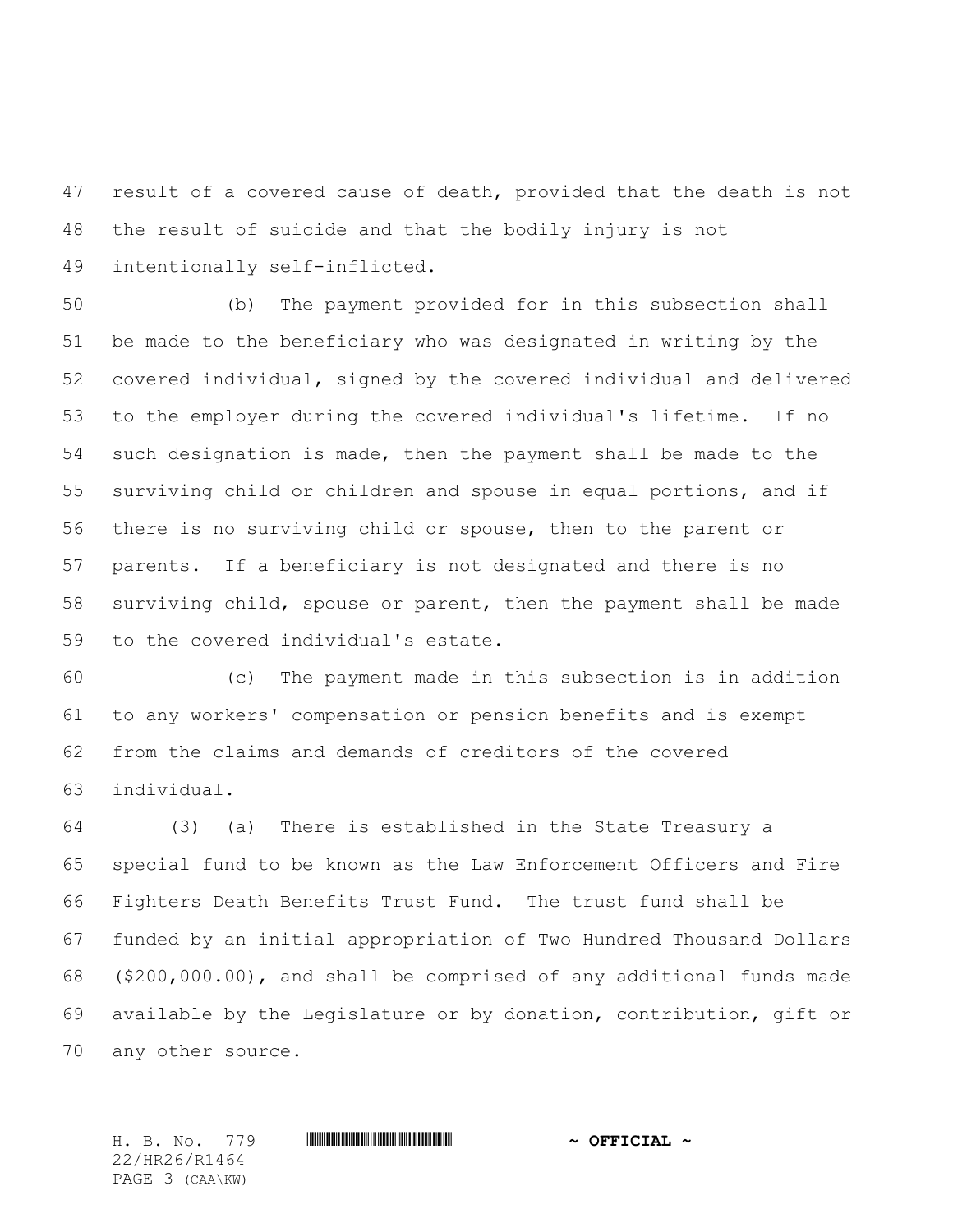(b) The State Treasurer shall invest the monies of the trust fund in any of the investments authorized for the funds of the Public Employees' Retirement System under Section 25-11-121, and those investments shall be subject to the limitations prescribed by Section 25-11-121.

 (c) Unexpended amounts remaining in the trust fund at the end of the state fiscal year shall not lapse into the State General Fund, and any income earned on amounts in the trust fund shall be deposited to the credit of the trust fund. However, any unexpended amounts transferred in accordance with Section 2 of this act and remaining in the trust fund at the end of the state fiscal year shall lapse into the Coronavirus State Fiscal Recovery Fund.

 (4) The Department of Public Safety shall be responsible for the management of the trust fund and the disbursement of death benefits authorized under this section. The Department of Public Safety shall adopt rules and regulations necessary to implement and standardize the payment of death benefits under this section, to administer the trust fund created by this section and to carry out the purposes of this section.

 **SECTION 2.** Upon the effective date of this act, the State Fiscal Officer shall transfer the sum of Five Million Dollars (\$5,000,000.00) from the Coronavirus State Fiscal Recovery Fund to the Law Enforcement Officers and Fire Fighters Death Benefits Trust Fund.

H. B. No. 779 \*HR26/R1464\* **~ OFFICIAL ~** 22/HR26/R1464 PAGE 4 (CAA\KW)